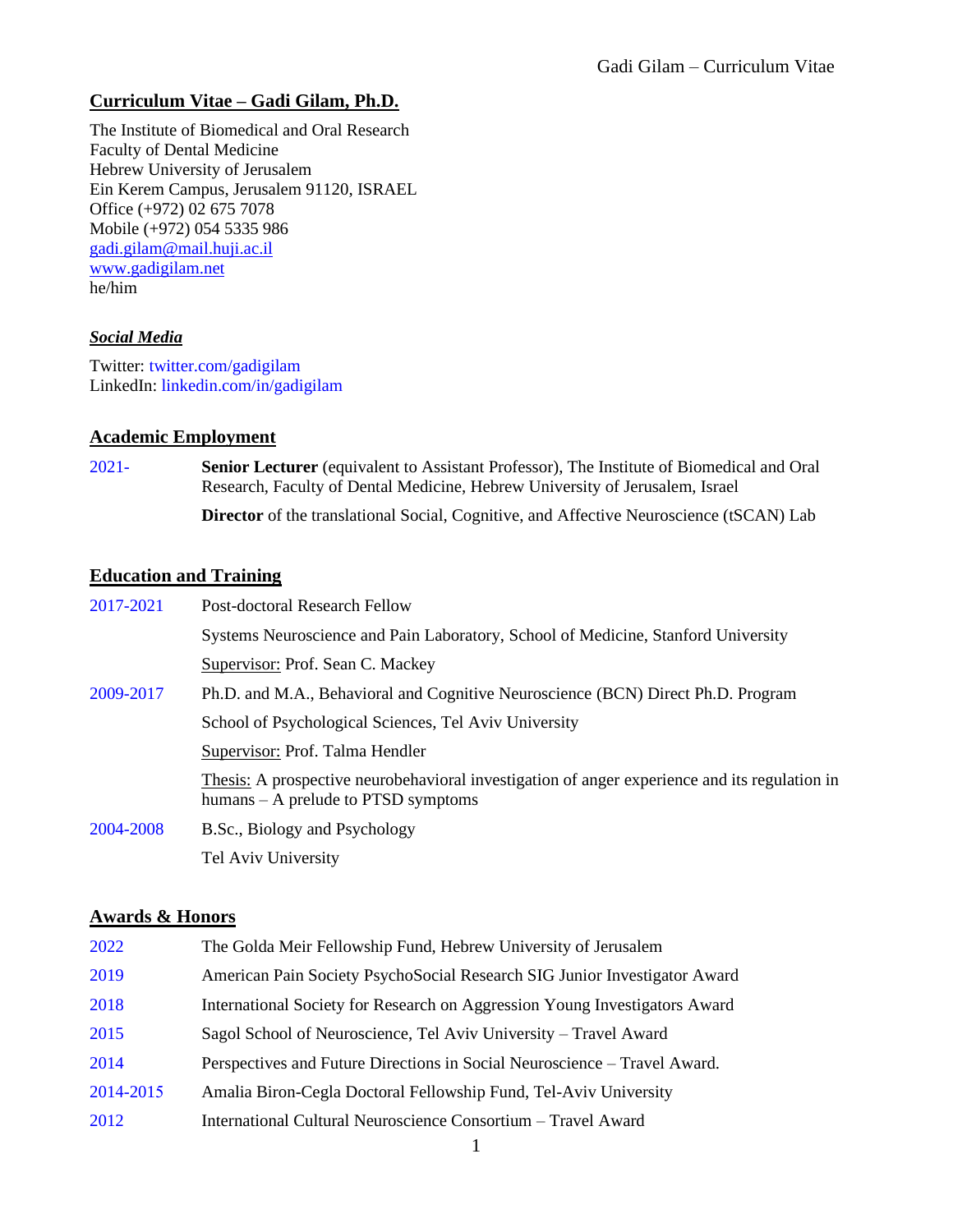- 2012 Organization of Human Brain Mapping Trainee Abstract Award
- 2010-2012 Levie-Edersheim-Gitter Institute for Functional Brain Imaging Scholarship for Excellent Ph.D. Students
- 2009-2010 School of Psychological Science, Tel-Aviv University BCN Program Excellence Scholarship

### **Research Funding**

- 2021-2022 Emotion regulation, anger and aggression: The influence of cognitive factors. Andalusian Government (Spain), I+D+i PAIDI 2020 – P20\_00155. Salguero, J.M., García-Sancho, E., Ramos-Cejudo, J., **Gilam, G.**, Kannis-Dymand, L., Cano-López, J., & Arbulu, I. (€24,800)
- 2020-2022 Brain systems implicated in alcohol-related aggression. Australian Research Council Discovery Projects 200101845. Denson, T., **Gilam, G.**, & Riva, P. *(US\$ ~240,000)*.

**Publications** (citations=946; h-index=17; i10-index=21; **\***denotes equal contribution)

- 1. Mackey, S.C., **Gilam, G.**, Darnall, B.D., Goldin, P.R., Kong J.T., Law, C.S.W., Heirich, M., Karayannis, N.V., Kao, M.C., Tian, L., Manber, R., & Gross, J.J. (in press). Mindfulness-Based Stress Reduction, Cognitive-Behavioral Therapy, and Acupuncture in Chronic Low Back Pain: Protocol for Two Linked Randomized Controlled Trials. *JMIR Research Protocols*
- 2. Shany, O., Gurevitch, G., **Gilam, G.**, Dunsky, N., Balter, S., Greental, A., Nutkevitch, N., Eldar, E., & Hendler, T. (in press). A corticostriatal pathway mediating self-efficacy enhancement. *NJP Mental Health Research*
- 3. Shany, O., Dunsky, N., G., **Gilam, G.**, Greental, A., Gilboa-Schechtman, E., & Hendler, T. (in press). Self-evaluation of social rank in socially anxious individuals associates with enhanced striatal reward function. *Psychological Medicine*
- 4. Ekhtiari, H., Ghobadi-Azbari, P., ..., **Gilam, G.**, ..., & Bikson, M. (2022). A Checklist for Assessing the Methodological Quality of Concurrent tES-fMRI Studies (ContES Checklist): A Consensus Study and Statement. *Nature Protocols 17*, 596-617<https://doi.org/10.1038/s41596-021-00664-5>
- 5. Mercer Lindsay, N., Chen, C., **Gilam, G.**, Mackey, S.C., & Scherrer, G. (2021). Brain Circuits for pain and its treatment. *Science Translational Medicine, 13*(619) DOI: [10.1126/scitranslmed.abj7360](https://doi-org.laneproxy.stanford.edu/10.1126/scitranslmed.abj7360)
- 6. Shany\*, O., Greental\*, A., **Gilam, G.**, Perry, D., Bleich-Cohen, M., Ovadia, M., Cohen, A., Hendler\*, T., & Raz\*, G. (2021). Somatic engagement alters subsequent neurobehavioral correlates of affective mentalizing. *Human Brain Mapping* <https://doi.org/10.1002/hbm.25640>
- 7. **Gilam, G.**, Cramer, E. M., Weber, K. A., Ziadni, M. S., Kao, M. C., & Mackey, S.C. (2021). Classifying chronic pain using multidimensional pain-agnostic symptom assessments and clustering analysis. *Science Advances, 8*(37) https://www.science.org/doi/10.1126/sciadv.abj0320
- 8. Zhang, J., ten Brink, M., Kreibig, S.D., **Gilam, G.**, Manber, R., Mackey, S.C., & Gross, J.J. (2021). Individual differences in perceived sleep quality does not predict negative affect reactivity or regulation. *Biological Psychology* <https://doi.org/10.1016/j.biopsycho.2021.108149>
- 9. Beames, J.R., **Gilam, G.**, Schofield, T.P., Schira, M.M., & Denson, T.F. (2020). The impact of selfcontrol training on neural responses following anger provocation. *Social Neuroscience;* <https://doi.org/10.1080/17470919.2020.1799860>
- 10. **Gilam, G.**, Horing, B., Sivan, R. Weinman, N., & Mackey, S.C. The decline in task performance after witnessing rudeness is moderated by emotional empathy (2020; materials and data available at [https://osf.io/fh6pb/\)](https://osf.io/fh6pb/). *Frontiers in Psychology – Personality and Social Psychology;* <https://doi.org/10.3389/fpsyg.2020.01584>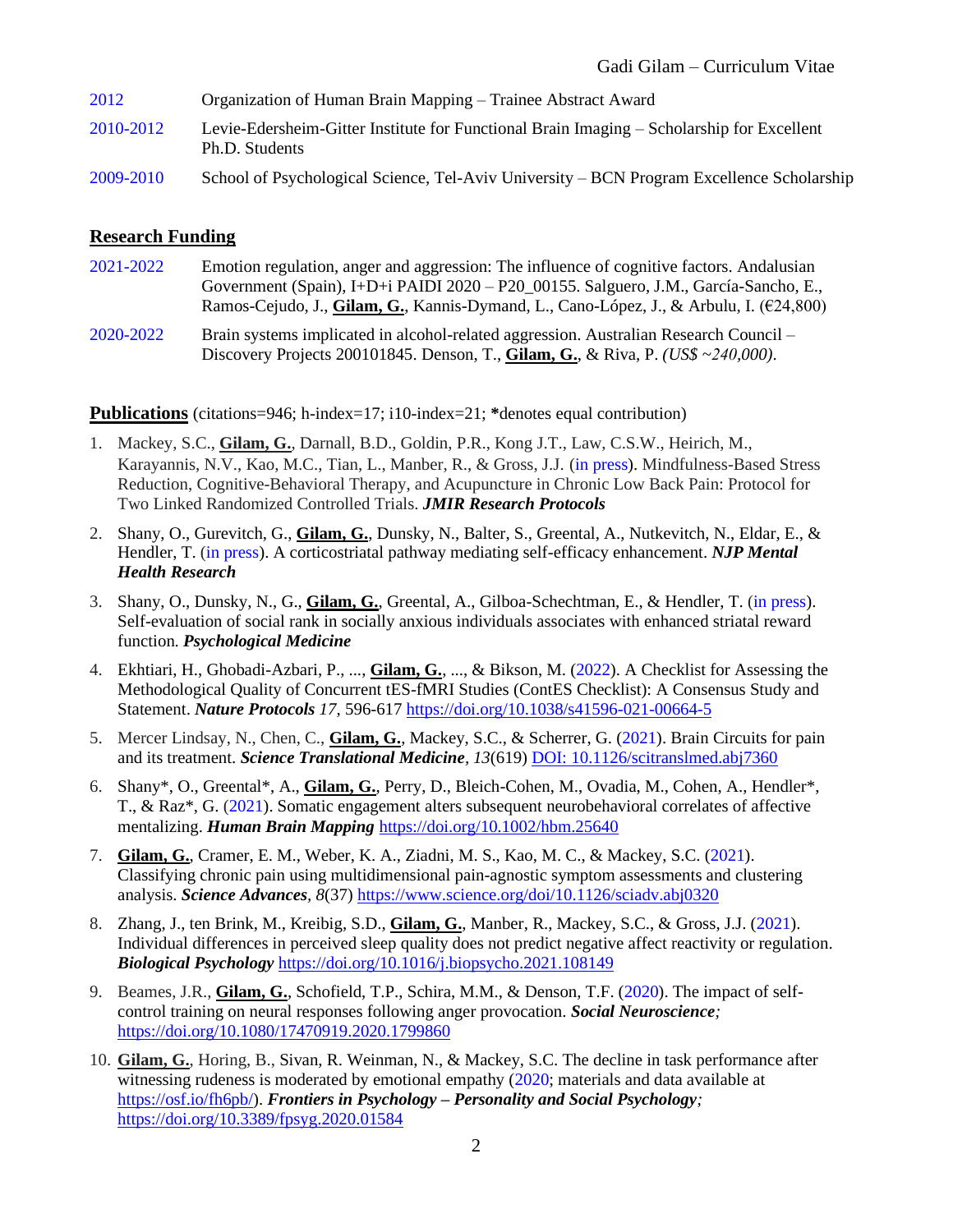- 11. **Gilam, G.**, Gross, J.J., Wager, T.D., Keefe, F.J., & Mackey. S.C. (2020). What is the relationship between pain and emotion? Bridging constructs and communities. *Neuron, 107*(1), 17-21*.* <https://doi.org/10.1016/j.neuron.2020.05.024>
- 12. Alia-Klein, N., Gan, G., **Gilam, G.**, Bezek, J., Bruno, A., Denson, T., Hendler, T., Lowe, L., Mariotti, V., Muscatello, M.R.A., Palumbo, S., Pellegrini, S., Pietrini, P., Rizzo, A., & Edelyn, V. (2020). The feeling of anger: From brain networks to linguistic expressions. *Neuroscience and Biobehavioral Reviews, 108,* 480-497. <https://doi.org/10.1016/j.neubiorev.2019.12.002>
- 13. You, D.S., Ziadni, M., **Gilam, G.**, Darnall, B.D., & Mackey, S.C. (2019). Evaluation of candidate items for severe PTSD screening for patients with chronic pain: Pilot data analysis with IRT approach. *Pain Practice, 20*(3), 262-268*;* <https://doi.org/10.1111/papr.12848>
- 14. **Gilam, G.**, Sturgeon, J.A., You, D.S., Wasan, A.D., Darnall, B.D., & Mackey, S.C. (2019). Negative affect-related factors have the strongest association with prescription opioid misuse in a cross-sectional cohort of patients with chronic pain. *Pain Medicine, 21*(2), e127-e138. <https://doi.org/10.1093/pm/pnz249>
- 15. **Gilam\*, G.**, Abend\*, R., Gurevitch, G., Erdman, A., Baker, H., Ben-Zion, Z., & Hendler, T. (2018). Attenuating anger and aggression with neuromodulation of the vmPFC – a simultaneous tDCS-fMRI study. *Cortex, 109, 156-170.* <https://doi.org/10.1016/j.cortex.2018.09.010>
- 16. Jacob, Y., **Gilam, G.**, Lin, T., Raz, G., & Hendler, T. (2018). Anger modulates influence hierarchies within and between emotional reactivity and regulation networks. *Frontiers in Behavioral Neuroscience – Anger and Interpersonal Aggression Research Topic;* <https://doi.org/10.3389/fnbeh.2018.00060>
- 17. **Gilam\*, G.**, Abend\*, R., Shani, Ben-Zion, Z., & Hendler, T. (2018). The anger-infused Ultimatum Game: a reliable and valid paradigm to induce and assess anger. *Emotion, 19*(1), 84-96. http://dx.doi.org/10.1037/emo0000435
- 18. **Gilam\*, G.**, Maron-Katz\*, A., Kliper, E., Lin, T., Shamir, R. & Hendler, T. (2017). Tracing the neural carryover effects of interpersonal anger on resting-state fMRI in men and their relation to traumatic stress symptoms in a subsample of soldiers. *Frontiers in Behavioral Neuroscience – Anger and Interpersonal Aggression Research Topic;* <https://doi.org/10.3389/fnbeh.2017.00252>
- 19. Raz, G., Svanera, M., Singer, N., **Gilam, G.**, Bleich-Cohen, M., Lin, T., Admon, R., Gonen, T., Thaler, A., Granot, R.Y., Goebel, R., Benini, S., Valente, G (2017). Robust inter-subject audiovisual decoding in functional magnetic resonance imaging using high-dimensional regression. *Neuroimage, 163,* 244-263. <https://doi.org/10.1016/j.neuroimage.2017.09.032>
- 20. Geffen, T., Thaler, A., **Gilam, G.**, Ben-Simon, E., Sarid, N., Gurevich, T., Giladi, N., Shabtai, H., Zitser, J., Schilman, E., Sharon, H. (2017). Reduced mind wandering in patients with Parkinson's disease. *Parkinsonism and Related Disorders, 44,* 38-42. <https://doi.org/10.1016/j.parkreldis.2017.08.030>
- 21. Abraham, E., **Gilam, G.**, Kanat-Maymon, Y., Jacob, Y., Zagoory-Sharon, O., Hendler, T., & Feldman, R. (2017). The human coparental bond implicates distinct corticostriatal pathways; Longitudinal impact on family formation and child well-being. *Neuropsychopharmacology, 42(12)*, 2301-2313. doi:10.1038/npp.2017.71
- 22. Lin\*, T., **Gilam\*, G.**, Raz, G., Or-Borichev, A., Bar-Haim, Y., Fruchter, E., & Hendler, T. (2017). Accessible neurobehavioral anger-related markers for vulnerability to post-traumatic stress symptoms in a population of male soldiers. *Frontiers in Behavioral Neuroscience;* <https://doi.org/10.3389/fnbeh.2017.00038>
- 23. **Gilam, G.**, Lin, T., Fruchter, E., & Hendler, T. (2017). Neural indicators of interpersonal anger as cause and consequence of combat-training stress symptoms. *Psychological Medicine, 47(9)*, 1561-1572. <https://doi.org/10.1017/S0033291716003354>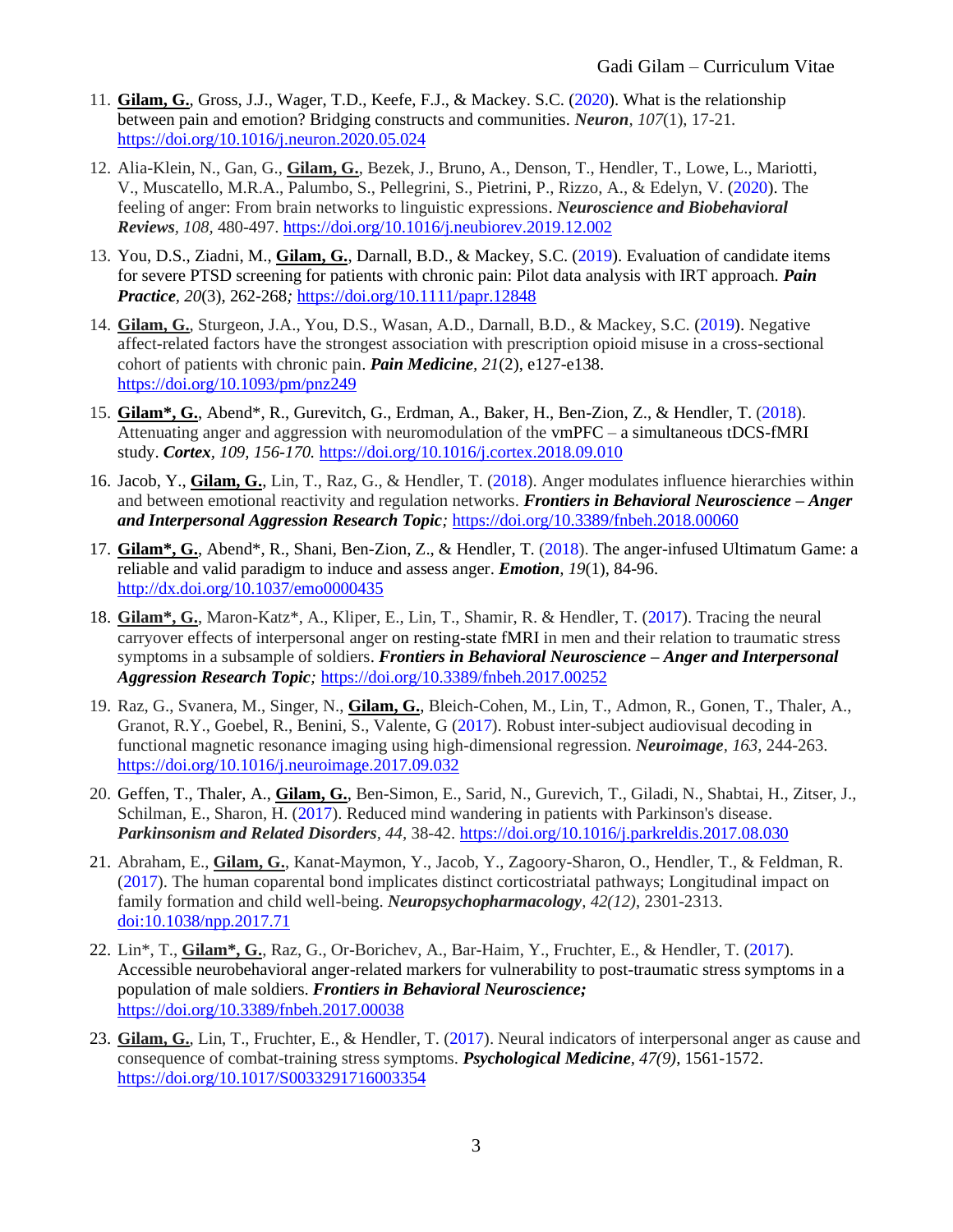- 24. Cohen, D., Perry, A., **Gilam, G.**, Mayseless, N., Gonen, T., Hendler, T., & Shamay-Tsoory, S. (2017). The role of oxytocin in modulating interpersonal space: a pharmacological fMRI study. *Psychoneuroendocrinology, 76,* 77-83.<http://dx.doi.org/10.1016/j.psyneuen.2016.10.021>
- 25. Singer, N., Jacobi, N., Lin, T., Raz G., Shpigelman, L., **Gilam G.**, Granot, R.Y., & Hendler T. (2016). Common modulation of limbic network activation underlies the unfolding of musical emotions and its temporal attributes. *Neuroimage, 141,* 517-529. [doi:10.1016/j.neuroimage.2016.07.002](http://dx.doi.org/10.1016/j.neuroimage.2016.07.002)
- 26. **Gilam, G.**, & Hendler, T. (2016). With love, from me to you: Embedding social interactions in affective neuroscience. *Neuroscience and Biobehavioral Reviews, 68,* 590-601[. doi:10.1016/j.neubiorev.2016.06.027](http://dx.doi.org/10.1016/j.neubiorev.2016.06.027)
- 27. Raz\*, G., Touroutoglou\*, A., Wilson-Mendenhall, C., **Gilam, G.**, Lin, T., Gonen, T., Jacob, Y., Atzil, S., Admon, R., Bleich-Cohen, M., Maron-Katz, A., Hendler, T., & Barrett, L.F. (2016). Functional connectivity dynamics during film viewing reveal common networks for different emotional experiences. *Cognitive, Affective and Behavioral Neuroscience; 16(4),* 709-723. DOI: [10.3758/s13415-016-0425-4](http://link.springer.com/article/10.3758%2Fs13415-016-0425-4)
- 28. Keynan, J.N., Meir-Hasson, Y., **Gilam, G.**, Cohen, A., Jakont, G., Kinreich, S., Ikar, L., Or-Borichev, A., Etkin, A., Gyurak, A., Klovatch, I., Intrator, N., & Hendler, T. (2016). Limbic activity modulation guided by fMRI-Inspired EEG improves implicit emotion regulation. *Biological Psychiatry, 80(6),* 490-496. [doi:10.1016/j.biopsych.2015.12.024](http://dx.doi.org/10.1016/j.biopsych.2015.12.024)
- 29. **Gilam, G.**, Lin, T., Raz, G., Azrielant, S., Fruchter, E., Ariely, D. & Hendler, T. (2015). Neural substrates underlaying the tendency to accept anger-infused ultimatum offers during dynamic social interactions. *Neuroimage, 120,* 400-411. [doi:10.1016/j.neuroimage.2015.07.003](http://dx.doi.org/10.1016/j.neuroimage.2015.07.003)
- 30. Vainapel, S., Shamir, O.Y., Tenenbaum, Y., & **Gilam, G.** (2015). The dark side of gendered language: The masculine-generic form as a cause for self-report bias. *Psychological Assessment, 27(4),* 1513-1519. [http://dx.doi.org/10.1037/pas0000156](http://psycnet.apa.org/doi/10.1037/pas0000156)
- 31. Raz G., Weintraub Y., Jacob Y., Kinreich S., Maron-Katz A., Shaham G., Podlipsky I., **Gilam G.**, Soreq E. & Hendler T. (2012). Portraying emotions at their unfolding - A multilayered approach for probing dynamics of neural networks. *Neuroimage, 60(2),* 1448-1461. [doi:10.1016/j.neuroimage.2011.12.084](http://dx.doi.org/10.1016/j.neuroimage.2011.12.084)
- 32. Dvash, J., **Gilam, G.**, Ben-Zeev, A., Hendler, T. & Shamay-Tsoory, SG. (2010). The envious brain: the neural basis of social comparison. *Human Brain Mapping*, *31(11)*, 1741-1750. DOI:10.1002/hbm.20972

# **Book Chapters**

- 1. **Gilam, G.**, Ne'eman, Y.J., Raz, G., Lin, T., Fruchter, E., & Hendler, T. (2017). Stoic regulation: The influence of military combat-training on neurobehavioral indices of anger. In *Anxiety and Anger: Predictors, Coping Strategies and Health Effects*, published by Nova Science Publishers. Cruz, J.F. & Sofia, R. Eds.<https://psycnet.apa.org/record/2018-06617-006>
- 2. **Gilam, G.**, & Hendler, T. (2015). Deconstructing anger in the human brain. In *Social Behavior from Rodents to Humans: Neural Foundations and Clinical Implications*, published by Springer in the series **Current Topics in Behavioral Neurosciences**. Wӧhr, M. & Krach, S. Eds. [http://link.springer.com/chapter/10.1007/7854\\_2015\\_408](http://link.springer.com/chapter/10.1007/7854_2015_408)

# **Submitted Manuscripts**

- 1. Weber II, K.A., Teplin, Z.M., Wager, T.D., Law, C.S., Prabhakar, N., Asher, Y.K., **Gilam, G.**, Banerjee, S., Delp, S.L., Glover, G.H., Hastie, T.J., & Mackey, S.C. (under review). Confounds in neuroimaging: A clear case of sex as a confound in brain-based prediction. *Frontiers in Neurology*
- 2. Webster, F., Connoy, L., …, **Gilam, G.**, …, & Darnall, B.D. (under review). Patient Responses to the term pain catastrophizing: Thematic analysis of cross-sectional international data. *The Journal of Pain*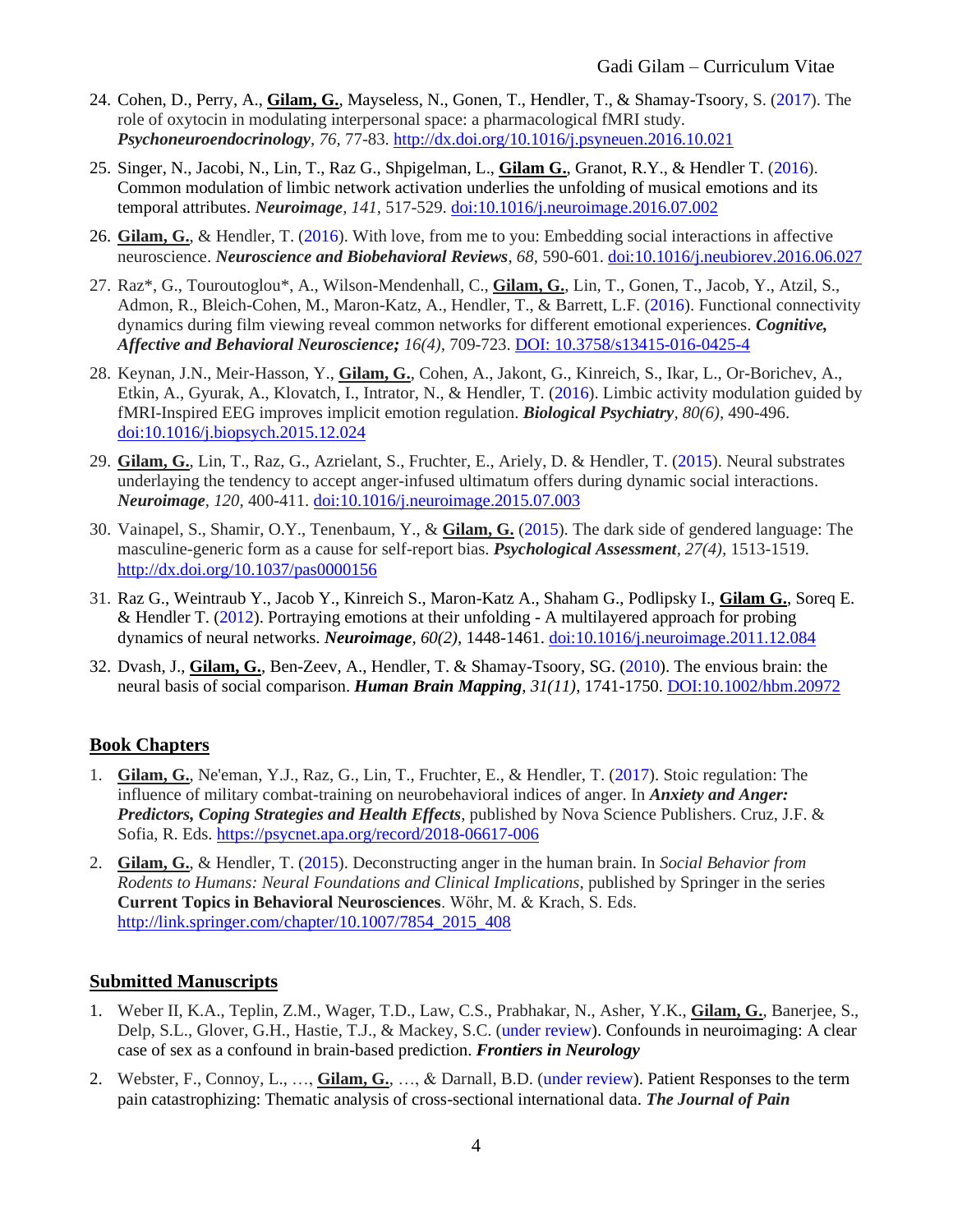3. Schiller, D., Yu, A.N.C., …, **Gilam, G.**, …, & Lowe, L. (under review). The Human Affectome. *Neuroscience and Biobehavioral Reviews*

### **Research Experience**

| 2022-present | Principal Investigator, tSCAN lab                                                                                  |
|--------------|--------------------------------------------------------------------------------------------------------------------|
| 2017-2021    | Post-doctoral Researcher, Systems Neuroscience and Pain Laboratory (Prof. Mackey)                                  |
| 2016-2017    | Post-graduate Researcher, Tel Aviv Center for Brain Functions, Tel Aviv Sourasky Medical<br>Center (Prof. Hendler) |
| 2010-2016    | Graduate Researcher, Tel Aviv Center for Brain Functions                                                           |
| 2008-2010    | <b>Research Assistant, Tel Aviv Center for Brain Functions</b>                                                     |
| 2008-2009    | Research Assistant, Psychology Department, University of Haifa (Prof. Shamay-Tsoory)                               |
| 2007-2010    | Research Assistant, School of Psychological Sciences, Tel Aviv University (Dr. Zelniker)                           |

### **Teaching Experience**

| 2015-2016 | Lecturer, Introduction to Neuroscience, National Cathedra of Netanya and Municipal Cathedra<br>of Rishon LeZion, Israel                        |
|-----------|------------------------------------------------------------------------------------------------------------------------------------------------|
| 2011-2016 | Teaching Instructor, Research Methods (Psychology Undergraduate), Tel Aviv University,<br><b>Israel</b>                                        |
| 2010-2016 | Teaching Instructor, Practical Exercise in Research Methods (Psychology Undergraduate), Tel<br>Aviv University, Israel                         |
| 2010-2011 | Teaching Assistant, Development of mental-state representation in children I and II<br>(Psychology Undergraduate), Tel Aviv University, Israel |

# **Conference Keynote Talks**

1. **Gilam, G.** Neuro-behavioral mechanisms of anger regulation (2021, September). To be presented virtually at the  $11<sup>th</sup>$  Symposium of the Spanish Association of Motivation and Emotion.

# **Organized Conferences and Symposia**

- 1. Van Dongen, J., **Gilam, G.**, Choy, O., Sergiou, C. (2021, December). The modulated aggressive brain: From neurophysiology to tDCS in the study and treatment of aggressive behavior (**presenter**). **Symposium** to be presented at the 4th International Brain Stimulation Conference, Charleston, USA.
- 2. **Gilam, G.**, Leknes, S., Corder, G., Aaron, R. (2020, July). Pain and emotion brain, body, and beyond (**chair and presenter**). **Symposium** presented at the virtual Human Pain Seminar Series [\(https://www.painresearchcentre.org/human-pain-seminar-series\)](https://www.painresearchcentre.org/human-pain-seminar-series).
- 3. **Gilam, G.**, Leknes, S., Corder, G., Aaron, R. (2020, April). Pain and emotion brain, body, and beyond (**chair and presenter**). **Symposium** planned to be presented at the 6th annual conference of the Society for Affective Science, San Francisco, USA (conference canceled due to COVID-19 pandemic).
- 4. **Gilam, G.**, Alia-Klein, N., Bruehl, S., & Takahashi, A. (2018, May). Frontiers in anger and aggression from basic to translational insights (**chair and presenter**). **Symposium** presented at the 30th annual convention of the Association for Psychological Science, San Francisco, USA.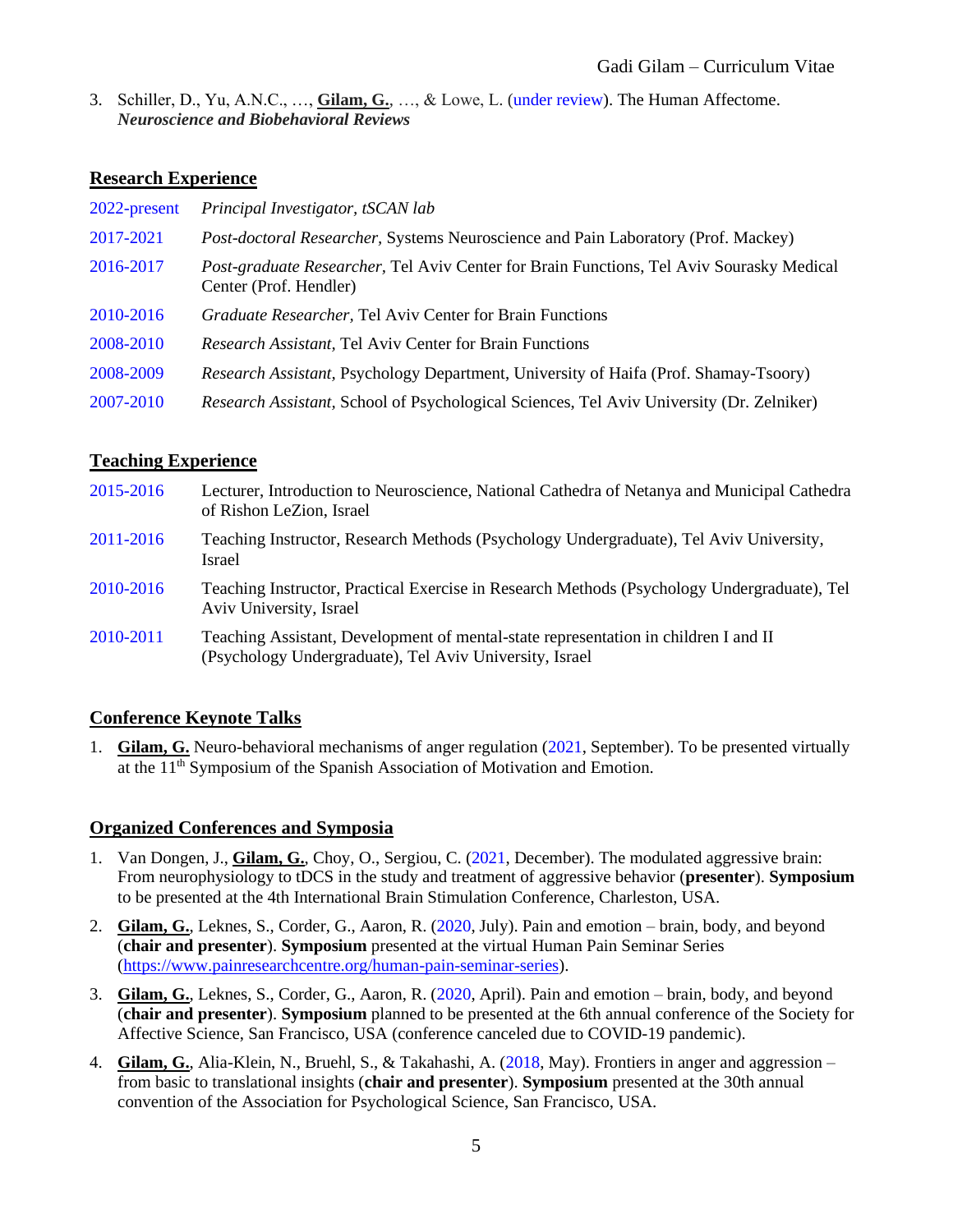- 5. **Gilam, G.**, Schilbach, L., Babiloni, F., Hasson, U., & Hendler, T. (2014, November). Towards naturalistic interactive neuroimagaing (**co-chair and presenter**). **Symposium** presented at the Neuroscience annual meeting of the Society for Neuroscience, Washington D.C., USA.
- 6. Hendler, T., **Gilam, G.**, Raz, G., Sheppes, G., & Gross, J.J. (2013, March). Emotional, All Too Emotional Neuroscientific Views of Affect and its Regulation in Humans (**conference co-organizer**), Tel-Aviv, Israel.

# **Conference Talks**

- 1. **Gilam, G.**, Vest, N.A., & Mackey, S.C. Latent Anger Profiles Explain Severity of Chronic Pain Above and Beyond Anxiety and Depression (2021, January). Presented at the International Association for the Study of Pain's Virtual Series on Pain.
- 2. **Gilam, G.**, Sturgeon, J.A., You, D.S., Wasan, A.D., Darnall, B.D., Mackey, S.C. (2019, April). Negative Affect is associated with prescription opioid misuse in patients with chronic pain. Presented at the *Scientific Meeting of the American Pain Society - PsychoSocial Research SIG*, Milwaukee, USA.
- 3. **Gilam, G.**, Abend, R., Gurevitch, G., Erdman, A., Baker, H., Ben-Zion, Z., & Hendler, T. (2019, March). Attenuating anger and aggression with neuromodulation of the vmPFC – a simultaneous tDCS-fMRI study. Presented at the *3 rd Brain Twitter Conference*.
- 4. **Gilam, G.**, Abend, R., Gurevitch, G., Erdman, A., Baker, H., Ben-Zion, Z., & Hendler, T. (2018, August). vmPFC enhancement improves anger regulation in the anger-infused Ultimatum Game – a tDCS-fMRI study. Presented at the *126th Annual Convention of the American Psychological Association*, San Francisco, USA.
- 5. **Gilam, G.**, Abend, R., Gurevitch, G., Erdman, A., Baker, H., Ben-Zion, Z., & Hendler, T. (2018, July). Enhancing anger regulation with neurostimulation of the vmPFC during the anger-infused Ultimatum Game: a simultaneous tDCS-fMRI study. Presented at the *23rd World Meeting of the International Society for Research on Aggression*, Paris, France.
- 6. **Gilam, G.**, Abend, R., Gurevitch, G., Erdman, A., Baker, H., Ben-Zion, Z., & Hendler, T. (2018, April). Enhancing vmPFC activation leads to increase acceptance rates and decreased anger reports in the angerinfused Ultimatum Game – a simultaneous tDCS-fMRI study. Presented at the *Society for Affective Science Annual Conference*, Los Angeles, USA.
- 7. **Gilam, G.** (2017, May). Tracing the neural carryover effects of anger and their relation to traumatic stress symptoms. Presented at the *Society of Biological Psychiatry's 72nd Annual Scientific Program and Convention*, San Diego, USA.
- 8. **Gilam, G.** & Hendler, T. (2016, March). Brain dysregulation of anger: Cause or consequence of Post-Traumatic Stress Symptoms. Presented at the *20th annual meeting of the Israeli Society for Biological Psychiatry*, Kibutz Ha Goshrim, Israel.
- 9. **Gilam, G.** & Hendler, T. (2015, September). Neural substrates underlaying the tendency to accept angerinfused ultimatum offers during dynamic social interactions. Presented at the *Towards a Neuroscience for Social Psychology workshop*, an European Association of Social Psychology Small Group Meeting on Social Neuroscience, Graz, Austria.
- 10. **Gilam, G.**, Lin, T., Raz, G., Azrielant, S., Fruchter, E., Ariely, D., & Hendler, T. (2015, March). Neural substrates of anger regulation are modulated by combat-training and predict induced PTSD symptoms. Presented at the *annual Shoresh IDF/DOD working-groups meeting*, Israel.
- 11. **Gilam, G.**, Lin, T., Raz, G., Azrielant, S., Fruchter, E., Ariely, D., & Hendler, T. (2014, December). The neural substrates of real-life interpersonal conflict. Presented at the *3rd National Meeting of PhD students for Social Psychology*, Haifa, Israel.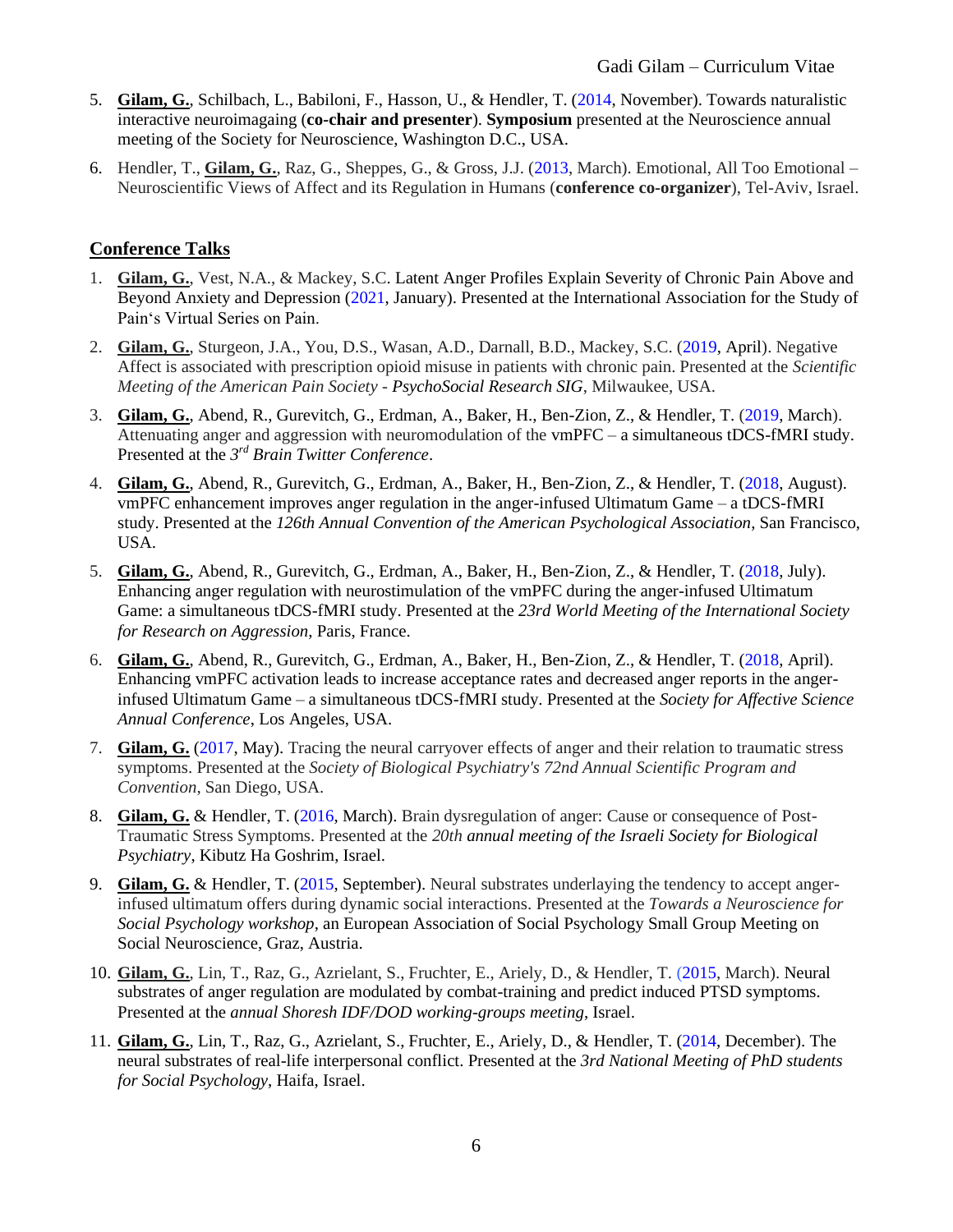- 12. **Gilam, G.**, Lin, T., Raz, G., Azrielant, S., Fruchter, E., Ariely, D., & Hendler, T. (2014, June). A neural mechanism of spontaneous emotion regulation during real-life interpersonal conflict. Presented at the *Perspectives and Future Directions in Social Neuroscience - Satellite symposium to the Annual Meeting of the OHBM*, Marburg, Germany.
- *13.* **Gilam, G.**, Raz, G., Lin, T., Sela-Sheffy R., Ariely, D. & Hendler, T. (2013, March). Regulation Benefits: an fMRI study of anger induced during repeated interactive ultimatum bargaining. Talk and poster presented at the *Emotional, All Too Emotional - Neuroscientific Views of Affect and its Regulation in Humans* conference, Tel-Aviv, Israel.
- 14. **Gilam, G.**, Raz, G., Lin, T., Sela-Sheffy R., & Hendler, T. (2012, June). Regulation benefits: fMRI of negative emotions induced by repeated interactive ultimatum bargaining. Flash-talk and poster presented at the *18th Annual Meeting of the Organization for Human Brain Mapping*, Beijing, China.
- 15. **Gilam, G.** (2012, March). Basic Introduction to Magnetic Resonance Imaging. Presented as part of the "Imaging Genetics" workshop at the *16th annual meeting of the Israeli Society for Biological Psychiatry*, Kibutz Ha Goshrim, Israel.

## **Conference Poster Presentations**

- 1. Weber II, K.A., Wager, T.D., Rosen, A., Asher, Y.K., Law, C.S., **Gilam, G.**, Upadhyayula, P.A., Zhu, S., Banerjee, S., Glover, G.H., Hastie, T.J., & Mackey, S.C. (2021, October). Prediction of cognitive function with multimodal MRI. Presented at the *146th Annual Meeting of the American Neurological Association (virtual conference)*.
- 2. Weber II, K.A., Wager, T.D., Upadhyayula, P.A., Law, C.S., Asher, Y.K., Prabhakar N., Zhu, S., **Gilam, G.**, Banerjee, S., Delp, S.L., Glover, G.H., Hastie, T.J., & Mackey, S.C. (2020, October). Brain strength: Multi-modal brain MRI predicts grip strength. Presented at the *145th Annual Meeting of the American Neurological Association (virtual conference)*.
- 3. **Gilam, G.**, Horing, B., Sivan, R. Weinman, N., & Mackey, S.C. (2020, February). The decline in task performance after witnessing rudeness is moderated by emotional empathy. Presented at the *20th Society for Personality and Social Psychology convention,* New Orleans, USA.
- 4. Weber II, K.A., Law, C.S., Asher, Y.K., Martucci, K.T., **Gilam, G.**, Lewis, B., Narayan, S., Hastie, T., Wager, T.D., Mackey, S.C. (2019, October). Resting State Functional Connectivity Machine Learning Classification of Chronic Back Pain. Presented at the *144th Annual Meeting of the American Neurological Association,* St. Louis, USA.
- 5. **Gilam, G.**, Sturgeon, J.A., You, D.S., Wasan, A.D., Darnall, B.D., Mackey, S.C. (2019, June). Negative affect is associated with prescription opioid misuse in patients with chronic pain. Presented at the *2 nd Bay Area Affective Science Meeting*, San Francisco, USA.
- 6. Weber II, K.A., Law, C.S., Martucci, K.T., **Gilam, G.**, Lewis, B., Narayan, S., Hastie, T., Wager, T.D., Mackey, S.C. (2019, June). Evaluation of resting state functional connectivity classification pipelines for chronic back pain. Presented at the *24th Annual Meeting of the Organization for Human Brain Mapping*, Rome, Italy.
- 7. **Gilam, G.**, Sturgeon, J.A., You, D.S., Wasan, A.D., Darnall, B.D., Mackey, S.C. (2019, April). Negative Affect as a predictor of opioid prescription misuse and abuse in chronic pain patients: A collaborative health outcomes information registry study. Presented at the *Scientific Meeting of the American Pain Society*, Milwaukee, USA.
- 8. Greental\*, A., Shany\*, O., **Gilam, G.**, Bleich-Cohen, M., Perry-Ziv, D., Ovadia, M., Cohen, A., Hendler, T., & Raz, G. (2018, October). Disentangling empathy-related processes in the human brain. Presented at *Understanding Others – From Psychological Concepts to Neural Mechanisms*, Jerusalem, Israel.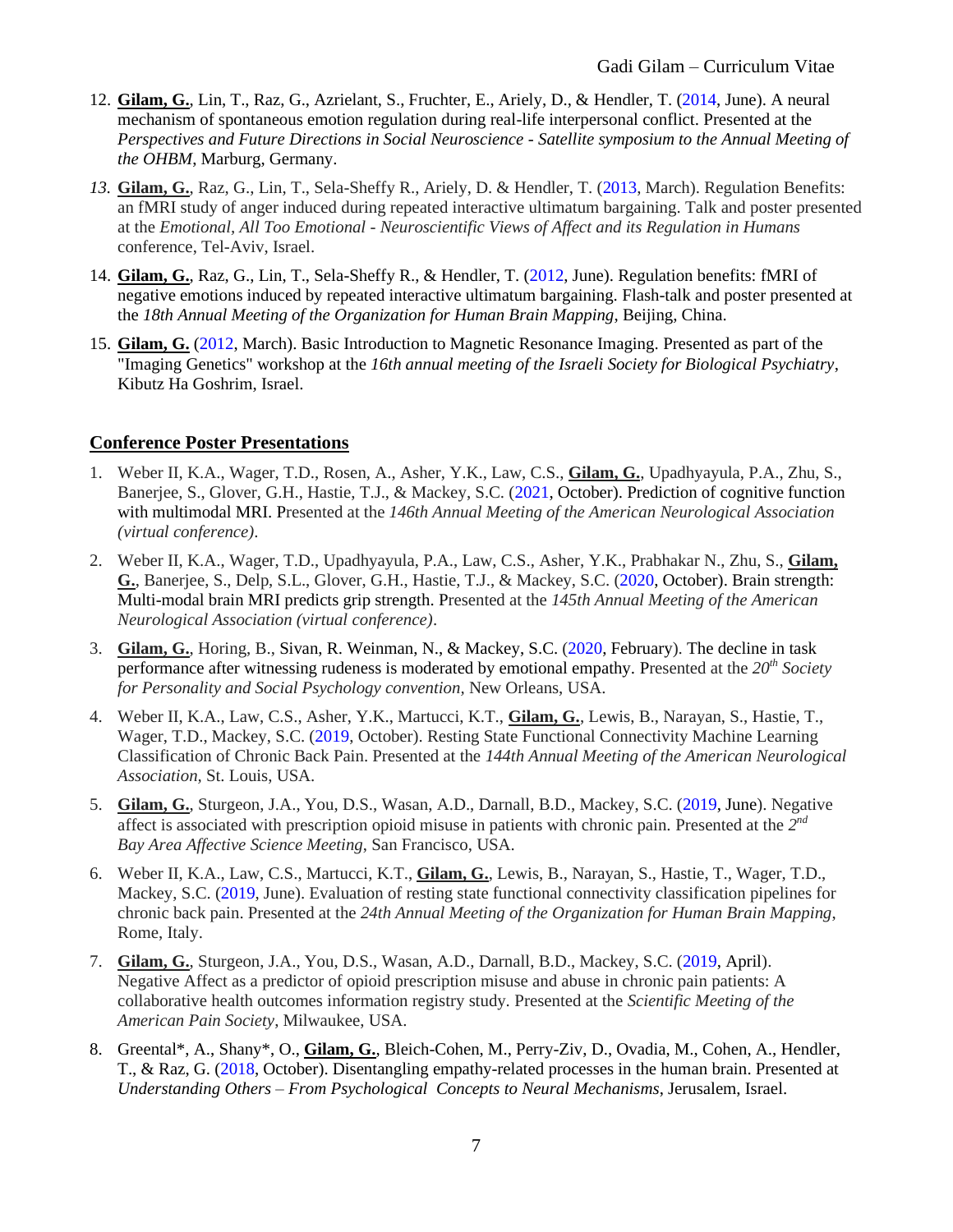- 9. You, D.S., Ziadni, M., **Gilam, G.**, Darnall, B.D., & Mackey, S. (2018, August). The item level evaluation of PC-PTSD measure for individuals with chronic pain. Presented at the *126th Annual Convention of the American Psychological Association*, San Francisco, USA.
- 10. **Gilam\*, G.**, Abend\*, R., Gurevich, G., Erdman, A., Baker, H., Ben-Zion, Z., & Hendler, T. (2017, June). Transcranial electrical stimulation targeting vmPFC leads to increased acceptance rates in the anger-infused Ultimatum Game. Presented at the *23rd Annual Meeting of the Organization for Human Brain Mapping*, Vancouver, Canada.
- 11. Greental\*, A., Shany\*, O., **Gilam, G.**, Bleich-Cohen, M., Perry-Ziv, D., Ovadia, M., Cohen, A., Hendler, T., & Raz, G. (2017, June). Disentangling empathy related processes in the human brain. Presented at the *23rd Annual Meeting of the Organization for Human Brain Mapping*, Vancouver, Canada.
- 12. **Gilam\*, G.**, Abend\*, R., Gurevich, G., Erdman, A., Baker, H., Ben-Zion, Z., & Hendler, T. (2017, January). Transcranial electrical stimulation targeting vmPFC leads to increased acceptance rates in the anger-infused Ultimatum Gam. Presented at *Neuromodulation Confernce*, New York, USA.
- 13. **Gilam\*, G.**, Abend\*, R., Gurevich, G., Erdman, A., Baker, H., Ben-Zion, Z., & Hendler, T. (2016, November). Transcranial electrical stimulation targeting vmPFC leads to increased acceptance rates in the anger-infused Ultimatum Gam. Presented at *Current Advances in Brain Stimulation and Neurofeedback*, Tel Aviv, Israel.
- 14. **Gilam, G.**, Lin, T., Fruchter, E., & Hendler, T. (2016, June). Neural indicators of interpersonal anger as a cause and consequence of combat training stress symptoms. Presented at the *3rd international conference of the European Society for Cognitive and Affective Neuroscience*, Porto, Portugal.
- 15. **Gilam, G.** & Hendler, T. (2016, February). Deconstructing anger in the human brain. Poster presented at the 6th International Meeting of the Haifa Forum for Brain and Behavior, Haifa University, Israel.
- 16. **Gilam, G.**, Lin, T., Raz, G., Azrielant, S., Fruchter, E., Ariely, D., & Hendler, T. (2015, May). Neural substrates of anger regulation are modulated by combat-training and predict induced PTSD symptoms. Presented at the *Stress, PTSD and Psychiatric Disorders: From Basic Science to Theraputic Intervention conference*, Rehovot, Israel.
- 17. **Gilam, G.**, Lin, T., Raz, G., Azrielant, S., Fruchter, E., Ariely, D., & Hendler, T. (2014, April). A neural mechanism of spontaneous anger regulation during real-life interpersonal conflict. Presented at the *inaugural meeting of the Society for Affective Science*, Bethesda, USA.
- 18. **Gilam, G.**, Raz, G., Lin, T., Sela-Sheffy R., & Hendler, T. (2012, April). How you regulate affects your benefit: The dynamic emotional experience during interactive repeated ultimatum bargaining explains social decision making. Presented at the *5th Annual Meeting of the Social & Affective Neuroscience Society*, New-York, USA.
- 19. **Gilam, G.**, Raz, G., Lin, T., Sela-Sheffy R., & Hendler, T. (2012, February). How you regulate affects your benefit: Neural correlates of social decision making and emotion regulation during interactive ultimatum bargaining. Presented at the *1st Brain Plasticity Symposium*, Tel-Aviv, Israel.
- 20. **Gilam, G.**, & Hendler, T. (2010, June). Neuroimaging of ethnic daemons IAT of visually and verbally encoded stereotypes. Presented at the *16th Annual Meeting of the Organization for Human Brain Mapping*, Barcelona, Spain.

# **Talks**

| 2022 May |       | Center for Research on Pain, Hebrew University of Jerusalem, Israel |
|----------|-------|---------------------------------------------------------------------|
|          | March | ScienceAbroad.org.il, Psychology and Neuroscience Supergroup        |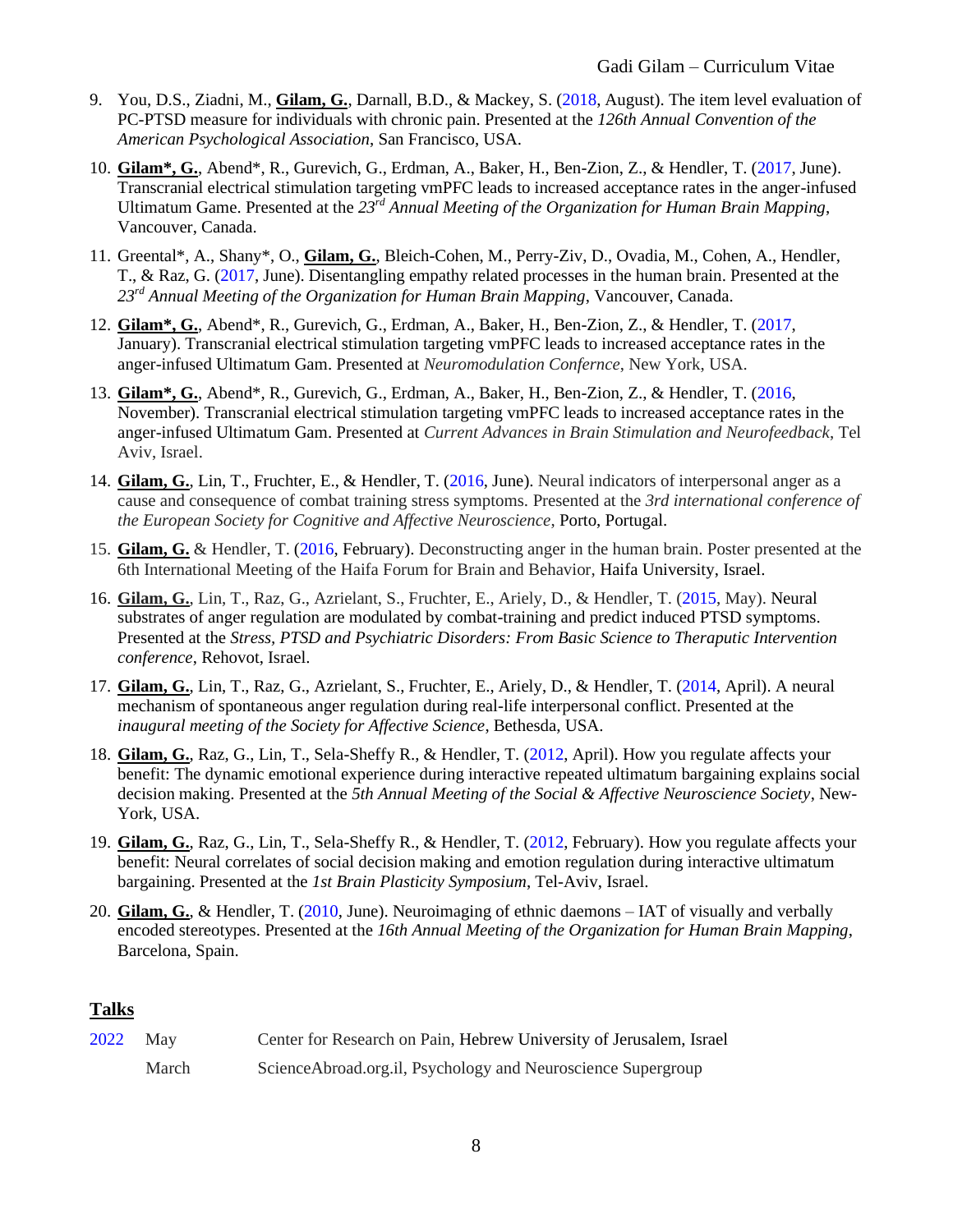| 2021 | October   | Human Pain Seminar Series (https://www.painresearchcentre.org/human-pain-seminar-<br>series)                                                    |
|------|-----------|-------------------------------------------------------------------------------------------------------------------------------------------------|
|      | March     | Department of Psychology, Education, and Child Studies, Erasmus University,<br>Rotterdam, the Netherlands                                       |
| 2020 | June      | Stanford Psychophysiology Lab (Prof. James Gross), Stanford University, USA                                                                     |
|      | May       | Biobehavioral Pediatric Pain Lab (Prof. Laura Simons), Stanford University, USA                                                                 |
|      | February  | Affective Science Seminar, Department of Psychology, Stanford University, USA                                                                   |
|      | January   | Social Cognitive Neuroscience Lab (Dr. Anat Perry), Hebrew University of Jerusalem,<br>Israel                                                   |
|      |           | Anesthesiology, Perioperative and Pain Medicine R&D Seminar, School of Medicine,<br>Stanford University, USA                                    |
| 2019 | December  | Departmental Colloquium, Gonda Brain Research Center, Bar-Ilan University, Israel                                                               |
|      |           | Social Psychology Seminar, Interdisciplinary Center Herzliya, Israel                                                                            |
|      |           | Symbolic Cognition and Interaction Lab (Dr. Michael Gilead), Ben-Gurion University<br>of the Negev, Israel                                      |
|      |           | Sagol Brain Institute (Prof. Talma Hendler), Tel Aviv Sourasky Medical Center, Israel                                                           |
|      | September | International Network of tES-fMRI Webinar<br>(https://www.youtube.com/watch?v=TVH6koDRcpI&t=3398s)                                              |
|      | July      | Stanford Pain Medicine Lecture Series, School of Medicine, Stanford University, USA                                                             |
| 2018 | June      | Affective Science Seminar, Department of Psychology, Stanford University, USA                                                                   |
|      | May       | Berkeley Psychophysiology Lab (Prof. Robert Levenson), University of California<br>Berkeley, USA                                                |
|      | March     | Biology and Affective Science Seminar (Prof. Wendy Berry Mendes), UCSF, USA                                                                     |
|      | January   | Stanford Psychophysiology Lab (Prof. James Gross), Stanford University, USA                                                                     |
| 2017 | December  | Prof. Amit Etkin's Lab, Stanford University, USA                                                                                                |
|      | November  | Prof. Gary Glover's Lab, Stanford University, USA                                                                                               |
| 2016 | May       | Social and Affective Neuroscience Lab (Prof. Simone Shamay-Tsoory), Haifa<br>University, Israel                                                 |
|      | April     | Graduate Seminar of the Psychology Department, Bar-Ilan University, Israel                                                                      |
|      | February  | Social Psychoogy Seminar of the School of Psychological Sciences, Tel-Aviv<br>University, Israel                                                |
|      | January   | Colloquium of the Cognitive Psychology and Brain and Cognition programs of the<br>School of Psychological Sciences, Tel-Aviv University, Israel |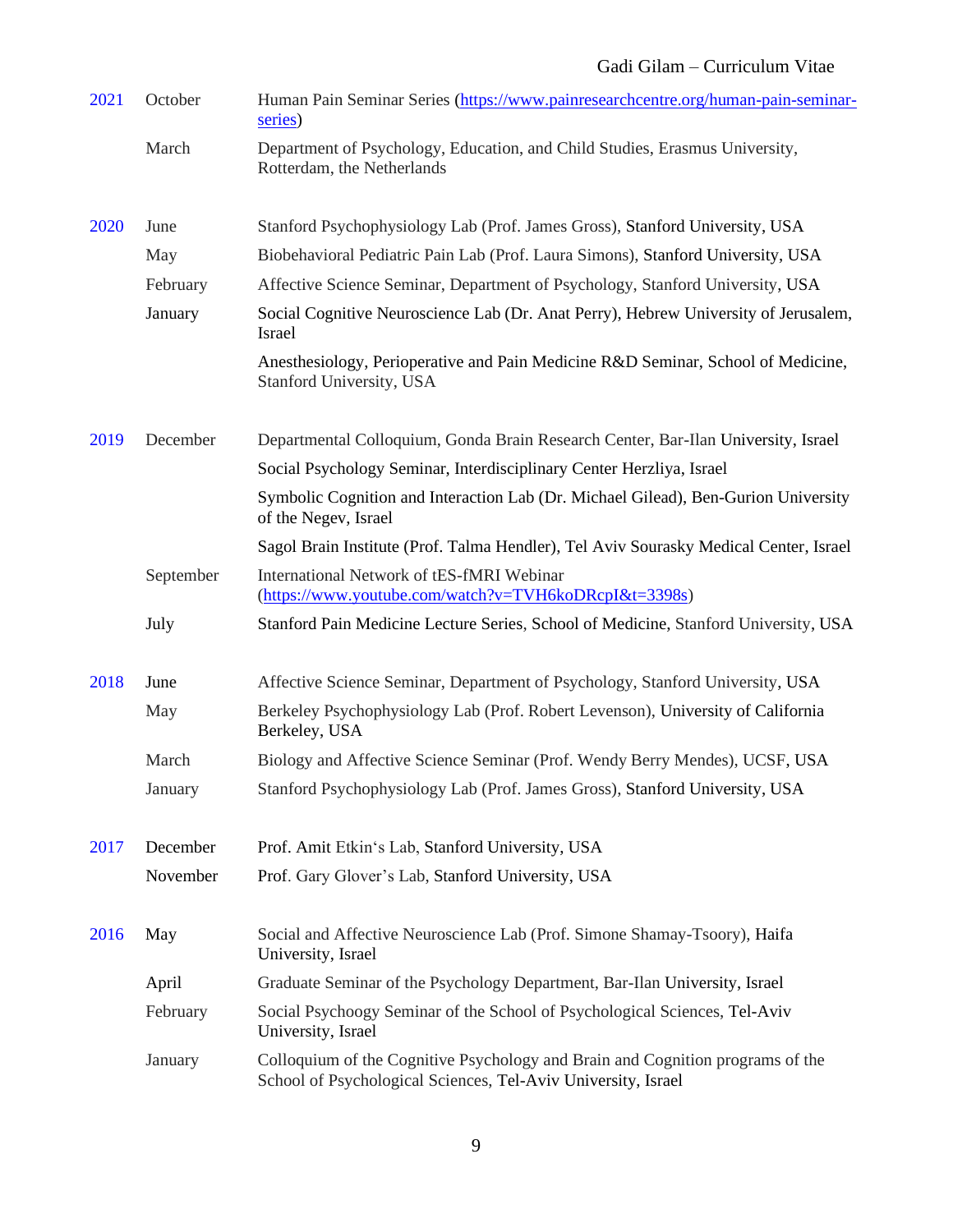2013 February Geha Mental Health Center, Petach Tikva, Israel

### **Media Coverage**

USA, Pain News – [https://painnews.stanford.edu/2020/06/bridging-the-inherent-relationship-between-pain-and](https://painnews.stanford.edu/2020/06/bridging-the-inherent-relationship-between-pain-and-emotion/)[emotion/](https://painnews.stanford.edu/2020/06/bridging-the-inherent-relationship-between-pain-and-emotion/)

USA, PPM - <https://www.practicalpainmanagement.com/patient/chronic-pain-anger-strategies>

USA, Psychology Today - [https://www.psychologytoday.com/us/blog/the-new-brain/201901/switching-anger](https://www.psychologytoday.com/us/blog/the-new-brain/201901/switching-anger-electrode)[electrode](https://www.psychologytoday.com/us/blog/the-new-brain/201901/switching-anger-electrode)

USA, ISRA blog – <https://www.israsociety.com/yi-corner-blog/how-does-the-brain-regulate-our-anger>

Israel, Ha'aretz – <https://www.haaretz.co.il/news/health/research/.premium-1.4397957>

Germany, SAT3, NANO – <https://www.3sat.de/wissen/nano/empathiekiller-100.html>

Israel, NRG news – <http://www.nrg.co.il/online/13/ART2/867/493.html>

Israel, Channel 1, News – <https://www.facebook.com/taupsy/videos/996389333826259/>

Israel, Ha'aretz – <http://www.haaretz.co.il/magazine/.premium-1.2969450>

USA, Atlas of Science - <https://atlasofscience.org/how-does-the-brain-manage-our-anger/>

### **Society Memberships**

| 2018-    | <b>American Pain Society</b>                     |
|----------|--------------------------------------------------|
| 2018-    | International Society for Research on Aggression |
| 2018-    | American Psychological Association               |
| $2014 -$ | Society for Affective Science                    |
| $2014 -$ | <b>Association for Psychological Science</b>     |
| $2014 -$ | <b>Israel Society for Neuroscience</b>           |
| $2012 -$ | Social & Affective Neuroscience Society          |
| $2011 -$ | Society for Social Neuroscience                  |
| $2010-$  | Organization for Human Brain Mapping             |

#### **Professional Service**

*Associate Editor:*

2022- Frontiers in Psychiatry – Social Neuroscience

#### *Review Editor:*

2017-2022 Frontiers in Psychiatry – Social Cognition

#### *Ad-hoc Reviewer*:

Annals of Behavioral Medicine; Basic and Applied Social Psychology; Brain Structure and Function; British Journal of Clinical Psychology; Cerebral Cortex; Cognitive, Affective, and